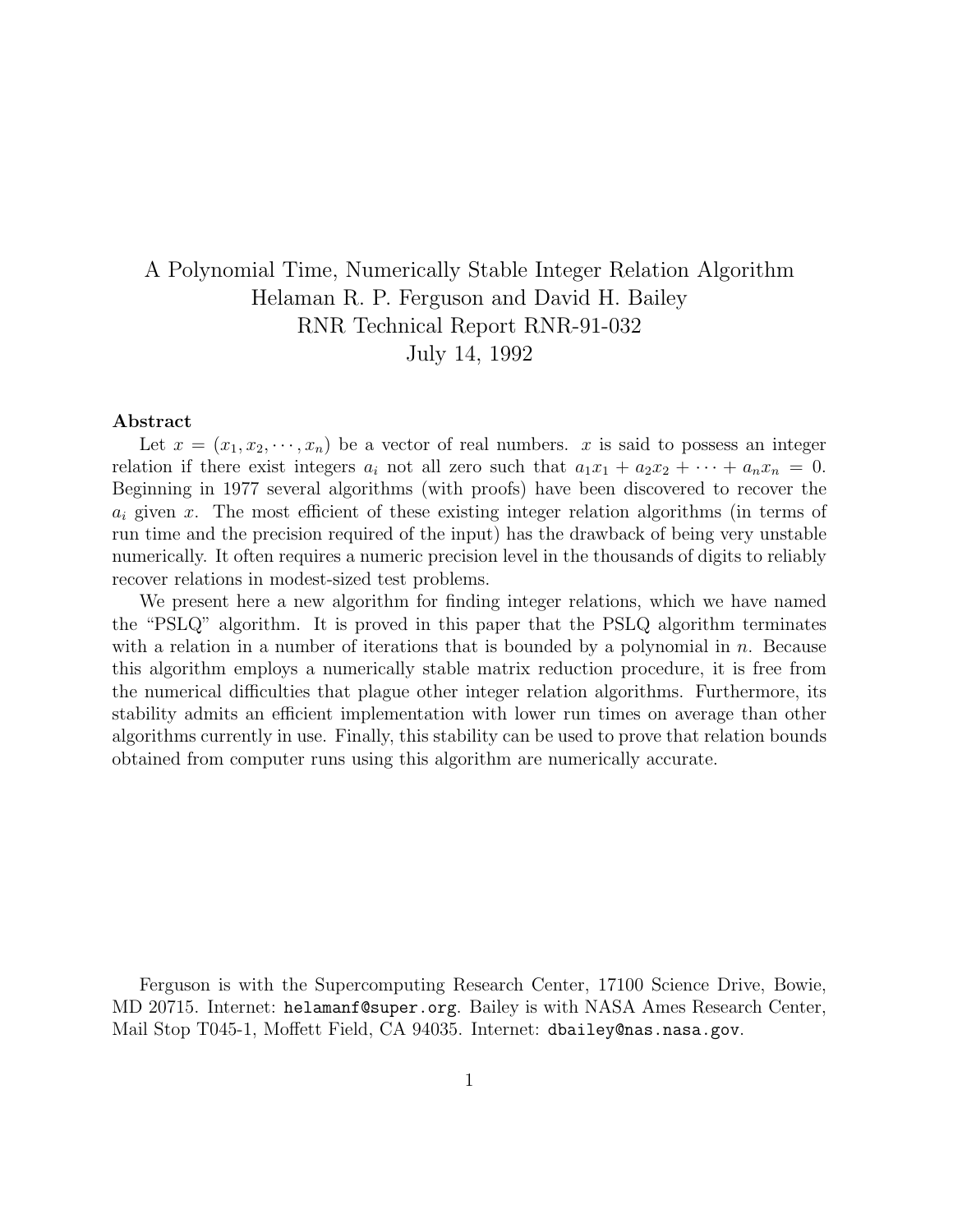#### **1. Introduction**

Let  $x = (x_1, x_2, \dots, x_n)$  be a vector of real numbers. x is said to possess an integer relation if there exist integers  $a_i$  not all zero such that  $a_1x_1 + a_2x_2 + \cdots + a_nx_n = 0$ . By an integer relation algorithm, we mean an algorithm that is guaranteed (provided the computer implementation has sufficient numeric precision) to recover the integers  $a_i$  and to produce bounds within which no integer relations can exist.

One application of an integer relation algorithm is to solve "subset sum problems," wherein one determines what subset of a certain list of integers has a given sum. In other words, a subset sum problem is an integer relation problem where the relation coefficients  $a_i$  are zero or one. This application is discussed in [11] and [5].

Another application of an integer relation algorithm is to determine whether or not a certain mathematical constant, whose value can be computed to high precision, is a root of a polynomial of degree n or less. This can be done for a constant  $\alpha$  by setting  $x = (1, \alpha, \alpha^2, \dots, \alpha^{n-1})$  and applying an integer relation algorithm to x. If any integer relation is found to hold (within the limits of the available machine precision), then the resulting  $a_i$  are precisely the coefficients of a polynomial satisfied by  $\alpha$  (to within machine precision). Even if no relation is found, a calculation with an integer relation algorithm can establish, for example, that the constant cannot possibly satisfy any polynomial of degree  $n$  or less whose coefficients are smaller than a bound established by the algorithm. This application is discussed in [4].

The problem of finding integer relations among a set of real numbers was first studied by Euclid, who gave an iterative algorithm which, when applied to two real numbers, either terminates, yielding an exact relation, or produces an infinite sequence of approximate relations. The generalization of this problem for  $n > 2$  has been attempted by Euler, Jacobi, Poincare, Minkowski, Perron, Brun, Bernstein, among others. However, none of their iterative algorithms have been proven to work for  $n > 3$ , and numerous counterexamples have been found.

The first integer relation algorithm with the desired properties mentioned above was discovered by one of the authors (Ferguson) and R. Forcade in 1977 [7]. In the intervening years a number of other integer relation algorithms have been discovered, including a non-recursive variant of the original algorithm [8], the "LLL" algorithm [12], the "HJLS" algorithm [10] (which is based on the LLL algorithm), and the "PSOS" [4] algorithm. These newer algorithms are significantly faster when implemented on a computer and require much less precision in the input  $x$  vector to recover the relation than the original algorithm.

# **2. The HJLS Algorithm**

The HJLS algorithm is superior among these existing integer relation algorithms in several respects. For one thing, it has been proven that the number of iterations required for HJLS to recover a relation is bounded by a polynomial in  $n$  [10], whereas proofs of this property are lacking for the other algorithms. Further, the HJLS algorithm appears to be the most efficient of these algorithms in terms of its ability to recover the relation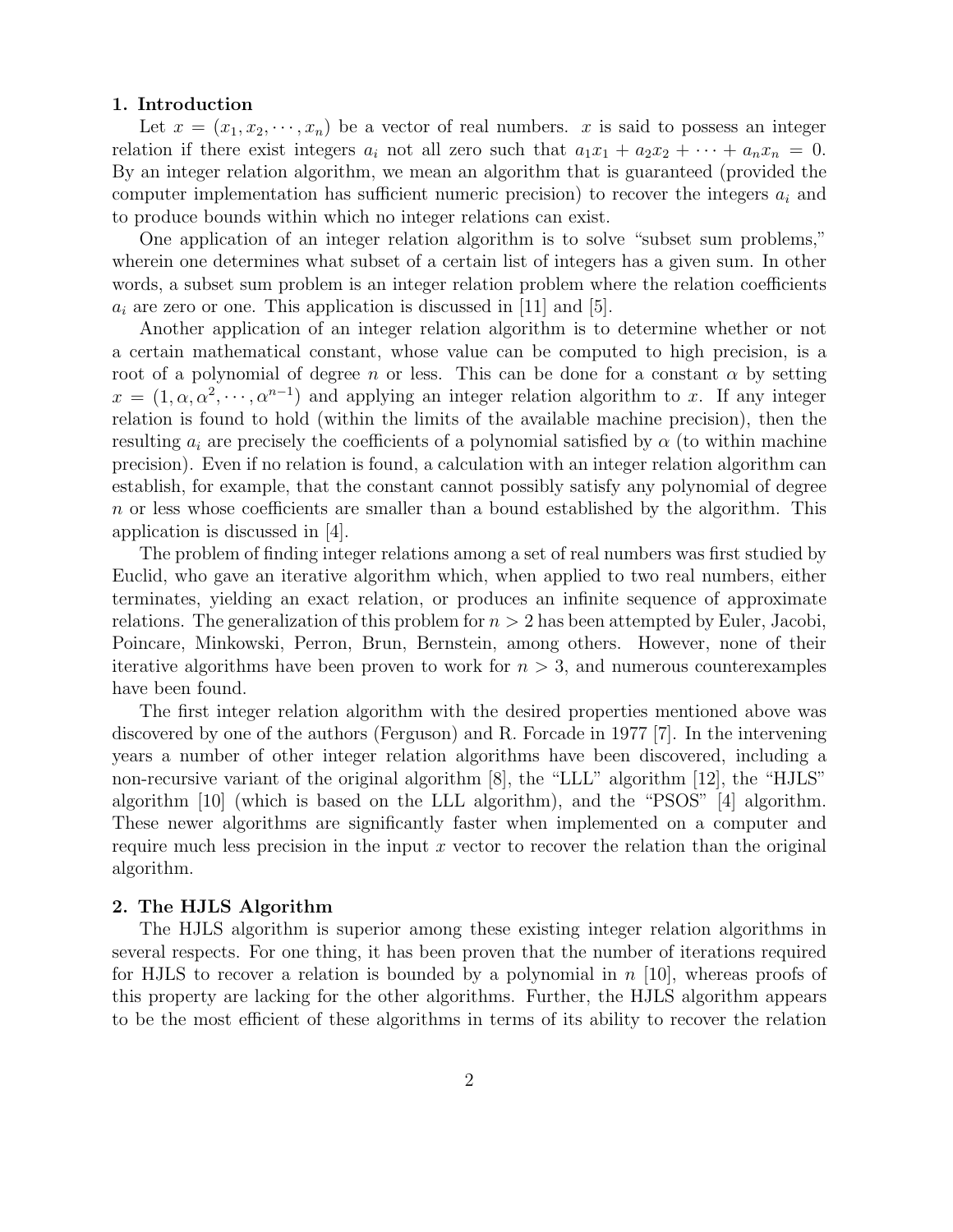satisfied by an input vector known only to limited precision. Finally, based on the authors' experience, HJLS appears to require the lowest average computer time to recover a relation among previously existing algorithms.

Unfortunately, the HJLS algorithm has one serious drawback: it is extremely unstable numerically. Even for modest  $n$  and small relations, enormous numeric precision is often required for the algorithm to work properly. For example, consider the 17-long vector  $(1, \alpha, \alpha^2, \dots, \alpha^{16})$ , where  $\alpha = 3^{1/4} - 2^{1/4}$ . This vector has the relation  $(1, 0, 0, 0, -3860, 0, 0, 0, -666, 0, 0, 0, -20, 0, 0, 0, 1)$ . Although only 100 digits or so of  $\alpha$  are required as input for the relation to be recovered using HJLS, the authors have found that computations must be performed with a numeric precision level of over 10,000 digits.

One outward symptom of numerical failure in a HJLS run is that the program aborts due to the appearance of an extremely large entry in a matrix, one which cannot be rounded exactly to the nearest integer in the current working precision. Another outward symptom of numerical failure is that a computer run with HJLS produces a bound on the norm of possible relations that excludes a relation known to exist. In this second type of failure, comparison with runs using higher precision reveals that some matrix entries had become so corrupted by numerical error that all significance had been lost.

In some trials, computer runs using the HJLS algorithm succeed "by accident" in recovering a relation using only moderate levels of numeric precision, whereas the relation would not be recovered at that point in the computer run if it were performed with higher precision. But such good fortune cannot be relied on, and it is just as likely that the relation will be missed at the point where it should be recovered.

If one asks what level of precision is required for a modest-sized problem before the computer run using HJLS is identical to one using "infinite" precision, then the answer in many cases appears to be thousands of digits, based the authors' experience. "Identical" here means that all decisions are the same and all relation bounds are the same (to 8 digits or so) up to and including the point of recovery. Cases that require very high precision are infrequent for  $n \leq 10$  but are quite common for larger n. There does not appear to be any *a priori* means of determining the required HJLS working precision level for a given problem.

As one would expect, these very high levels of numeric precision require large amounts of memory and processing time, although amazingly enough, HJLS is still faster on average than other previously known integer relation algorithms. However, the most significant disadvantage of the HJLS numerical instability is that one can never know with certainty that a relation of a certain size has been excluded, because the bound that is obtained after running HJLS for a while might be completely corrupted with numerical error. One's confidence in a bound result can be enhanced by increasing the numeric precision and verifying that the sequence of norm bounds is the same up to the point determined in the previous run, but one can never be certain of the result.

The root cause of this numerical instability is not known, but it is believed to derive from the fact that HJLS is based upon the Gram-Schmidt orthogonalization algorithm, which is known to be numerically unstable [9].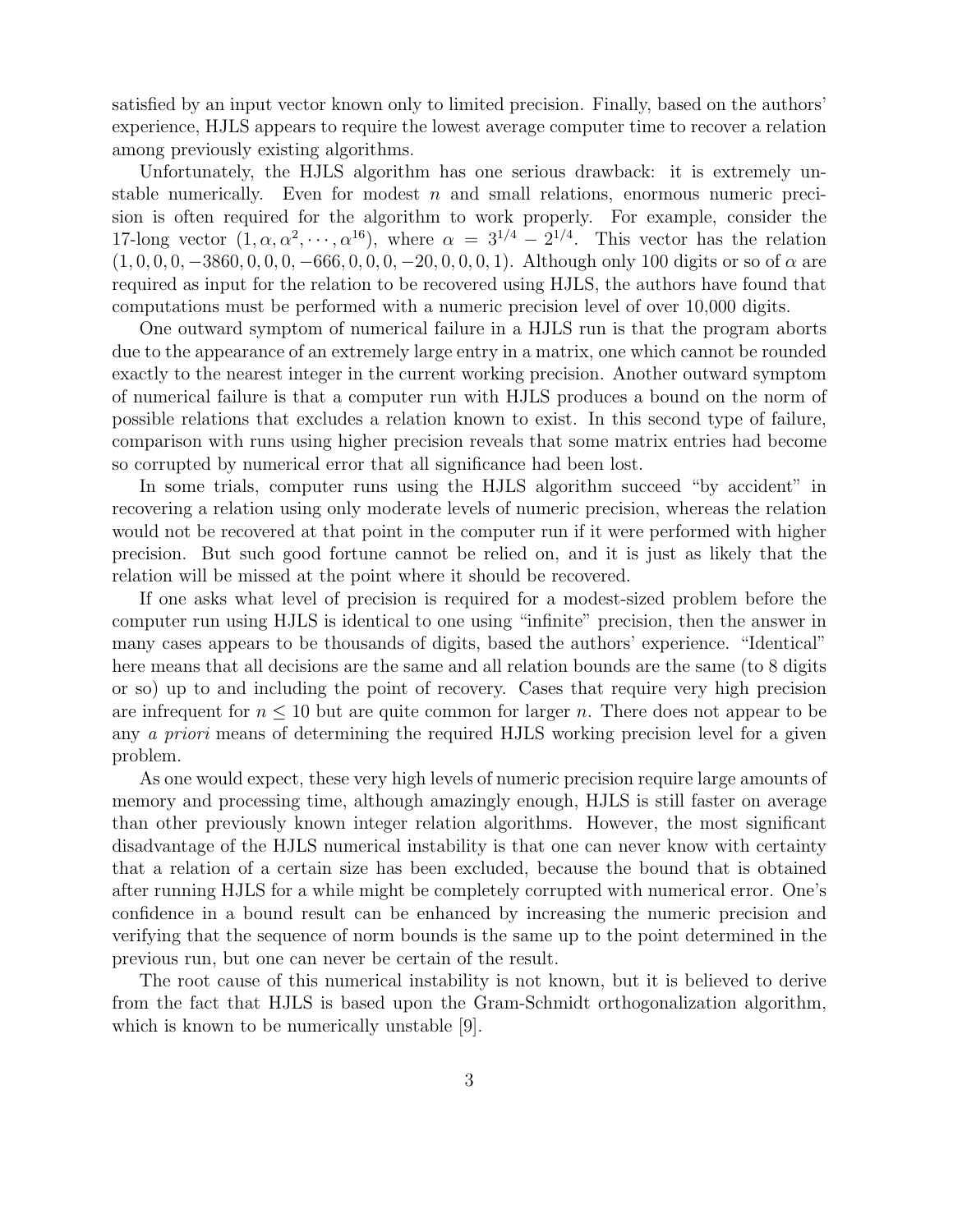## **3. The PSLQ Algorithm**

Recently one of the authors (Ferguson) discovered a new polynomial time integer relation algorithm. This algorithm has been named "PSLQ," since it is based on a partial sum of squares scheme like the PSOS algorithm, yet it can be efficiently implemented with a LQ (lower trapezoidal–orthogonal) matrix factorization.

The PSLQ algorithm exhibits the favorable features of the HJLS algorithm, including its ability to recover relations in x vectors known to only limited precision, while completely avoiding its catastrophic instability. Although a straightforward implementation of PSLQ does not appear to be faster than HJLS on average, at least for modest-sized  $n$ , the numerical stability of PSLQ admits an efficient implementation using a combination of double precision and multiprecision arithmetic that does appear to be faster than HJLS on average for a wide range of problem sizes. Most importantly, one can show that by using a working precision level that is only slightly higher than that of the input data, bound results obtained from computer runs are reliable.

Let  $x \in \mathbb{R}^n$  be a nonzero *n*-tuple  $x = (x_1, x_2, \dots, x_{n-1}, x_n)$ . Define the partial sums of squares,  $s_j$ , for x by  $s_j^2 = \sum_{j \le k \le n} x_k^2$ . Assume that x is a unit vector, so that  $s_1 = |x| = 1$ . Define the lower trapezoidal  $n \times (n-1)$  matrix  $H_x = (h_{i,j})$  by

$$
h_{i,j} = 0 \qquad \qquad 1 \le i < j \le n-1 \tag{1}
$$

$$
h_{i,j} = \frac{s_{i+1}}{s_i} \qquad 1 \le i = j \le n - 1 \tag{2}
$$

$$
h_{i,j} = -\frac{x_i x_j}{s_j s_{j+1}} \qquad 1 \le j < i \le n \tag{3}
$$

Let P be the  $n \times n$  matrix given by  $P = HH^t$ , which has rank  $n-1$ . By expanding this expression, it can be seen that  $P = I_n - x^t \cdot x$ , i.e.,  $P = (p_{i,j})$  where  $p_{i,i} = 1 - x_i^2$  and  $p_{i,j} = -x_i x_j$  for  $i \neq j$ . From this it follows that if  $x \cdot m^t = 0$  then  $Pm^t = m^t$ . Let  $\lfloor \cdot \rfloor$  denote the Frobenius norm, i.e.,  $|A|^2 = \sum a_{i,j}^2$ . Then it can be seen that  $|P| = |H| = \sqrt{n-1}$ .

Given an arbitrary lower trapezoidal  $n \times (n-1)$  matrix  $H = (h_{i,j})$ , define an associated  $n \times n$  lower triangular matrix  $D \in GL(n, \mathbb{Z})$  as follows. The entries of the  $n \times n$  matrix  $D = (d_{i,j})$  are given from  $d_{i,i-1}$  back to  $d_{i,1}$  by means of the recursions

$$
d_{i,j} = 0 \qquad \qquad 1 \le i < j \le n \tag{4}
$$

$$
d_{i,j} = 1 \qquad \qquad 1 \leq i = j \leq n \tag{5}
$$

$$
d_{i,j} = \min \left( -\frac{1}{h_{j,j}} \sum_{1 \le j < k \le i} d_{i,k} h_{k,j} \right) \qquad 1 \le j < i \le n \tag{6}
$$

The function nint denotes the nearest integer function.

The inverse of D, namely  $E = D^{-1}$ , can be defined with recursions similar to the above for  $E = (e_{i,j})$  by

$$
e_{i,j} = 0 \qquad \qquad 1 \le i < j \le n \tag{7}
$$

$$
e_{i,j} = 1 \qquad \qquad 1 \leq i = j \leq n \tag{8}
$$

$$
e_{i,j} = -\sum_{1 \le j < k \le i} e_{i,k} d_{k,j} \qquad 1 \le j < i \le n \tag{9}
$$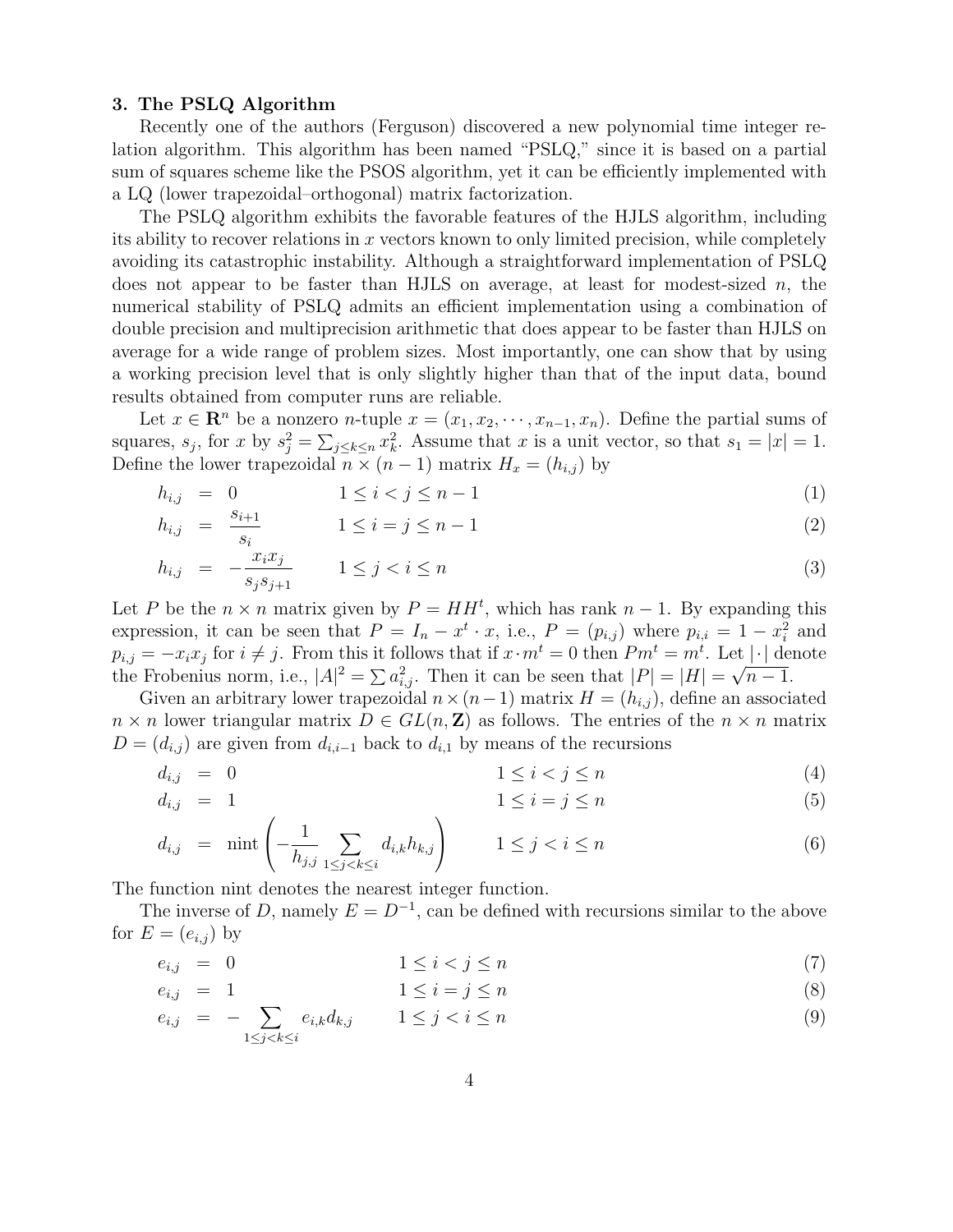for  $e_{i,i-1}$  back to  $e_{i,1}$ .

Given an arbitrary lower trapezoidal  $n \times (n-1)$  matrix  $H = (h_{i,j})$  and a *fixed* integer j,  $1 \le j \le n-1$ , define the  $(n-1) \times (n-1)$  orthogonal matrix  $G_j \in O(n-1)$  as follows. If  $j = n - 1$  set  $G_{n-1} = I_{n-1}$ , the matrix identity. Otherwise, for  $j < n - 1$ , set  $h_{j,j} = a$ ,  $h_{j+1,j+1} = c, h_{j+1,j} = b$ , and  $d = \sqrt{b^2 + c^2}$ . The entries of the  $(n-1) \times (n-1)$  matrix  $G_i = (g_{i,k})$  are given by

$$
g_{i,i} = 1 \t 1 \le i < j \text{ or } j+1 < i \le n \t (10)
$$

$$
g_{j,j} = b/d \tag{11}
$$

$$
g_{j,j+1} = -c/d \tag{12}
$$

$$
g_{j+1,j} = c/d \tag{13}
$$

$$
g_{j+1,j+1} = b/d \tag{14}
$$

$$
g_{i,k} = 0 \qquad \text{otherwise} \tag{15}
$$

Given a *fixed* integer j,  $1 \leq j \leq n-1$  define the  $n \times n$  permutation matrix  $R_j$  to be that matrix formed by exchanging the j-th and  $j + 1$ -st rows of the  $n \times n$  identity matrix  $I_n$ .

# **5. One Iteration of PSLQ**

Select a constant  $\gamma > 2/\sqrt{3} = 1.1547 \cdots$ . Suppose we are given three matrices, H, A, B, where H is a  $n \times (n-1)$  lower trapezoidal matrix and A and B are  $n \times n$  integral matrices, with  $B = A^{-1}$ . An iteration of the algorithm PSLQ is defined by the following three steps.

- 1. Replace  $H$  by  $DH$ .
- 2. Select an integer  $j, 1 \leq j \leq n-1$  such that  $\gamma^{j} |h_{j,j}| \geq \gamma^{i} |h_{i,i}|$  for all  $i, 1 \leq i \leq n-1$ .
- 3. Replace H by  $R_i HG_j$ , A by  $R_i DA$  and B by  $BER_j$ .

**Theorem.** Fix  $\gamma > 2/\sqrt{3}$  and set  $\delta^2 = 3/4 - 1/\gamma^2$ . Suppose some integral linear combination of the entries of  $x \in \mathbb{R}^n$  is zero, so that x has an integer relation. Let  $M \geq 1$ be the least norm of any such relation m. Normalize x so that  $|x| = 1$  and iterate PSLQ beginning with the following set of three matrices:  $H = H_x$ ,  $A = I_n$ ,  $B = I_n$ . Then

- 1. A relation for x will appear as a column of B after fewer than  $\frac{2\gamma}{\delta^2}n^2(n+1)\log(Mn^2)$ iterations of PSLQ.
- 2. The norm of such a relation for x appearing as a column of  $B$  is no greater than  $\sqrt{n}|H||BP|M$ .
- 3. If after a number of iterations of PSLQ no relation has yet appeared in a column of B, then there are no relations of norm less than the bound  $1/|H|$ .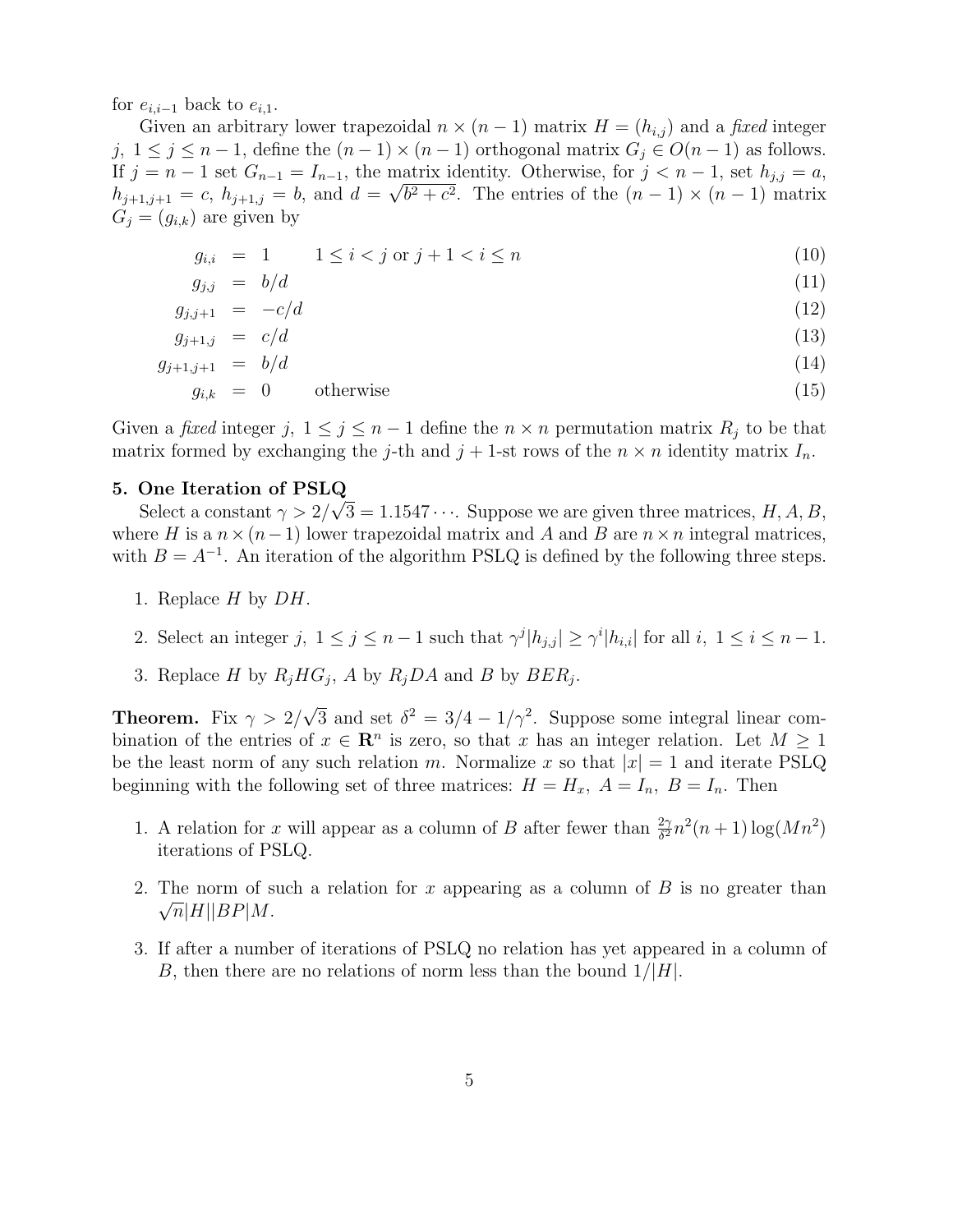# **6. Proof of the PSLQ Algorithm**

Suppose  $m \in \mathbb{Z}^n$  is a relation for x, so that  $xm^t = 0$  with  $m \neq 0$ . For any integral invertible  $C \in GL(n, \mathbb{Z})$  and orthogonal  $Q \in O(n-1)$ ,

$$
1 \leq |Cm^{t}| = |CPm^{t}| \leq |CP||m| = |CH_{x}||m| = |CH_{x}Q||m| \tag{16}
$$

Note that after some fixed iteration of PSLQ,  $H = AH_xG$ , where G is the product of the  $G_j$ . Perform Step 1. Note that  $0 \neq h_{i,i}$  if no relation has been found. Then for any relation  $m$ , including one of norm  $M$ ,

$$
1 \leq |m||H| < |m|\sqrt{\sum_{1 \leq i \leq n-1} (n-i+1)h_{i,i}^2} \tag{17}
$$

Observe that  $|h_{i,i}| \leq 1$  from the beginning so that

$$
\sum_{1 \le i \le n-1} (n-i+1)h_{i,i}^2 \le \sum_{1 \le i \le n-1} (n-i+1)|h_{i,i}| \le \sum_{1 \le i \le n-1} (n-i+1)|h_{i,i}|^{1/n} \tag{18}
$$

Now select the integer j,  $1 \leq j \leq n-1$  as in Step 2 and assume without loss of generality that  $a = |h_{j,j}|$ ,  $b = |h_{j+1,j}|$ ,  $c = |h_{j+1,j+1}|$ . Then  $0 \le b \le a/2$  and  $0 \le c \le a/\gamma$ . Set  $t = \sqrt{b^2 + c^2}/a$  so that  $t \leq \sqrt{1 - \delta^2} = \sqrt{1/4 + 1/\gamma^2} < 1$  with  $\gamma > 2/\sqrt{3}$ . Perform Step 3 and denote the diagonal entries of  $R_i H \dot{G}_i$  by  $\mathbf{h}_{i,i}$ . Then

$$
\sum_{1 \le i \le n-1} (n-i+1)|\mathbf{h}_{i,i}|^{1/n} \tag{19}
$$

$$
= -(n-j+1)a^{1/n}(1-t^{1/n}) + (n-j)c^{1/n}(t^{-1/n}-1)
$$
\n(20)

$$
+\sum_{1\leq i\leq n-1} (n-i+1)|h_{i,i}|^{1/n} \tag{21}
$$

$$
= -a^{1/n}(1-t^{1/n})\left\{1+(n-j)\left[1-\left(\frac{c}{\sqrt{b^2+c^2}}\right)^{1/n}\right]\right\}
$$
(22)

$$
+\sum_{1\leq i\leq n-1} (n-i+1)|h_{i,i}|^{1/n} \tag{23}
$$

$$
\leq \sum_{1 \leq i \leq n-1} (n-i+1)|h_{i,i}|^{1/n} - a^{1/n} (1-t^{1/n}) \tag{24}
$$

$$
\langle (1 - \frac{\delta^2}{2\gamma n^2(n+1)})^2 \sum_{1 \le i \le n-1} (n-i+1) |h_{i,i}|^{1/n} \tag{25}
$$

Inequality (24) follows from the fact that the expression in braces in (22) is always at least one. Inequality (25) follows from the three approximations

$$
1 - t^{1/n} > \delta^2/(2n) \qquad \text{for } n \ge 1
$$
 (26)

$$
\gamma^n a \quad > \quad |h_{i,i}| \tag{27}
$$

$$
\frac{1}{2}\gamma n(n+1)a^{1/n} > \sum_{1 \le i \le n-1} (n-i+1)|h_{i,i}|^{1/n} \tag{28}
$$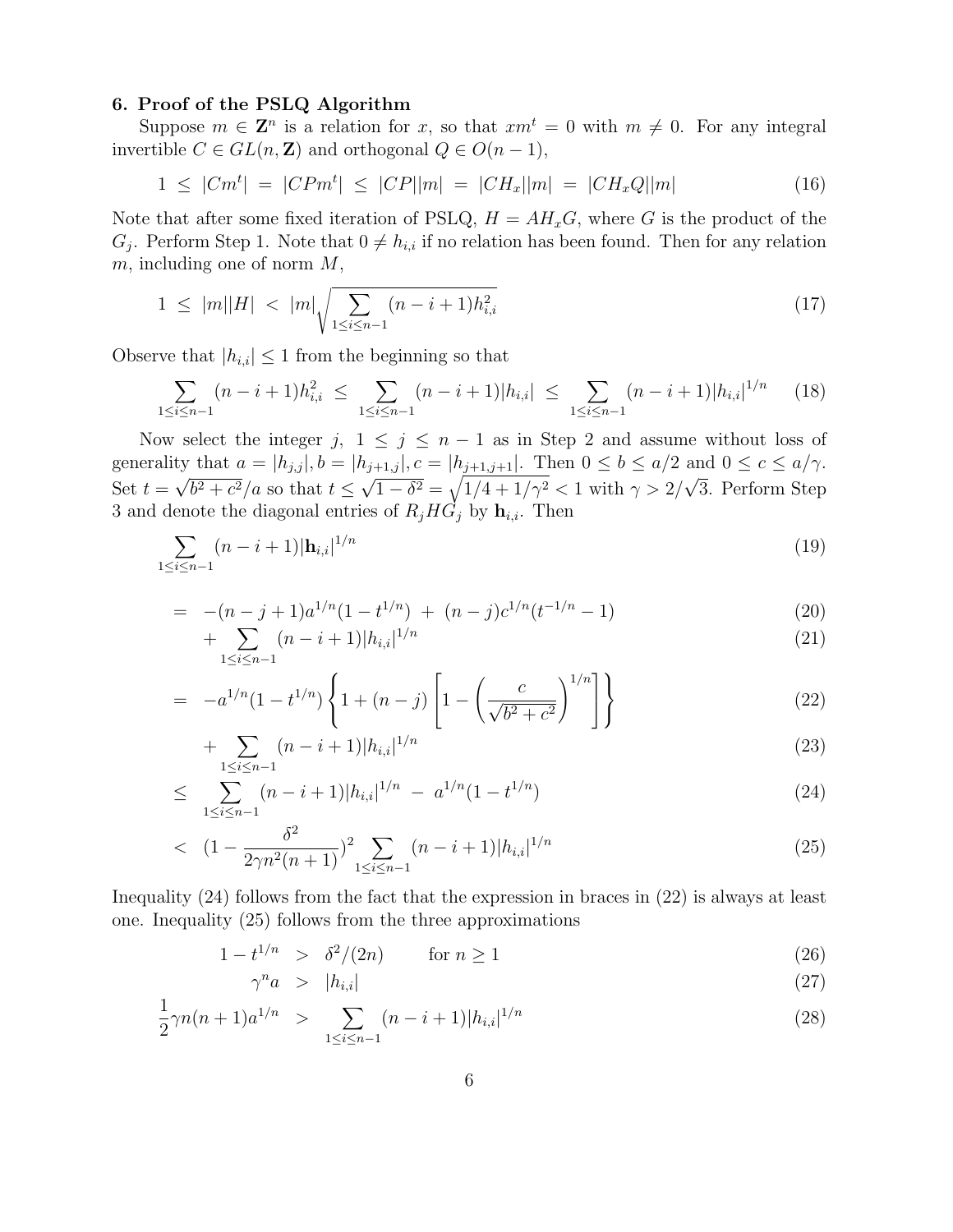Suppose that  $k$  iterations of PSLQ have been done and that no relation has appeared. Then from  $(17)$  and  $(25)$ 

$$
1 < |m| \left(1 - \frac{\delta^2}{2\gamma n^2 (n+1)}\right)^k n^2 \tag{29}
$$

By taking logarithms, this becomes

$$
k < \frac{2\gamma}{\delta^2} n^2(n+1) \log |m| n^2 \tag{30}
$$

Consider the intersection of the hyperplane perpendicular to  $x$  and the convex hull of the 2n vertices given by  $\pm$  the rows of the transpose of B. Since  $|\det B| = 1$  there are no relations in the interior of this intersection. The radius of the largest  $n-1$  dimensional ball in this intersection is the minimum of the  $2^n$  quantities  $1/|\delta H|$  where  $\delta = (\pm 1, \dots, \pm 1)$ . This radius is bounded below by  $1/(\sqrt{n}|H|)$ . Consequently, as |H| becomes smaller this relation-excluding ball becomes larger. The nearest candidates for relations correspond to columns of B. This concludes the proof of part 1 of the theorem. Part 2 of the theorem follows from the fact that the radius above is less than M, the norm of a smallest relation. Part 3 of the theorem follows from the general inequality  $1/|CH_xQ| \le |m|$  with which the proof began, where  $C = A$  and  $Q = G$  in the case of the PSLQ algorithm.

Note that the numerical expression  $2\gamma/\delta^2$  has a minimum of 8 when  $\gamma = 2$ . Thus it would appear from this proof that  $\gamma = 2$  is the best choice. However, in practice we have found that smaller values of  $\gamma$ , while requiring more iterations, are more effective in recovering relations when the input vector is known to only limited precision.

### **7. Computer Implementation**

The basic PSLQ algorithm can be implemented easily using ordinary floating point arithmetic on a computer. Using double precision (i.e., 64-bit) arithmetic, relations of modest height can be recovered for  $n \text{ up to about } 6$ . Beyond this level, precision is quickly exhausted. Thus a serious implementation of PSLQ or any other integer relation algorithm must employ some form of multiprecision arithmetic. The authors' implementation of PSLQ employs an automatic multiprecision translator [2] and a multiprecision arithmetic package [3], both of which were developed by one of the authors (Bailey).

A straightforward implementation of PSLQ as described in section 5 is adequate for recovering relations, but its run time is not competitive with HJLS, at least for small n. Fortunately, the stability of the PSLQ algorithm admits a multi-level implementation, i.e., one that utilizes two or even three levels of working precision, which results in greatly reduced run times. The two-level scheme can be described as follows. To initialize, perform the initialization step of the standard PSLQ algorithm (i.e., normalize x, compute  $H_x$ , and set A and B to the identity matrix) using full precision. Also set  $y_0 = x$ . Then perform the following three steps.

First, convert the multiprecision arrays  $y_0$  and H as accurately as possible to the double precision arrays  $\bar{y}_0$  and H, scaling the results to the maximum entries in  $y_0$  and H, respectively. Set the double precision arrays  $A$  and  $B$  to the identity matrix.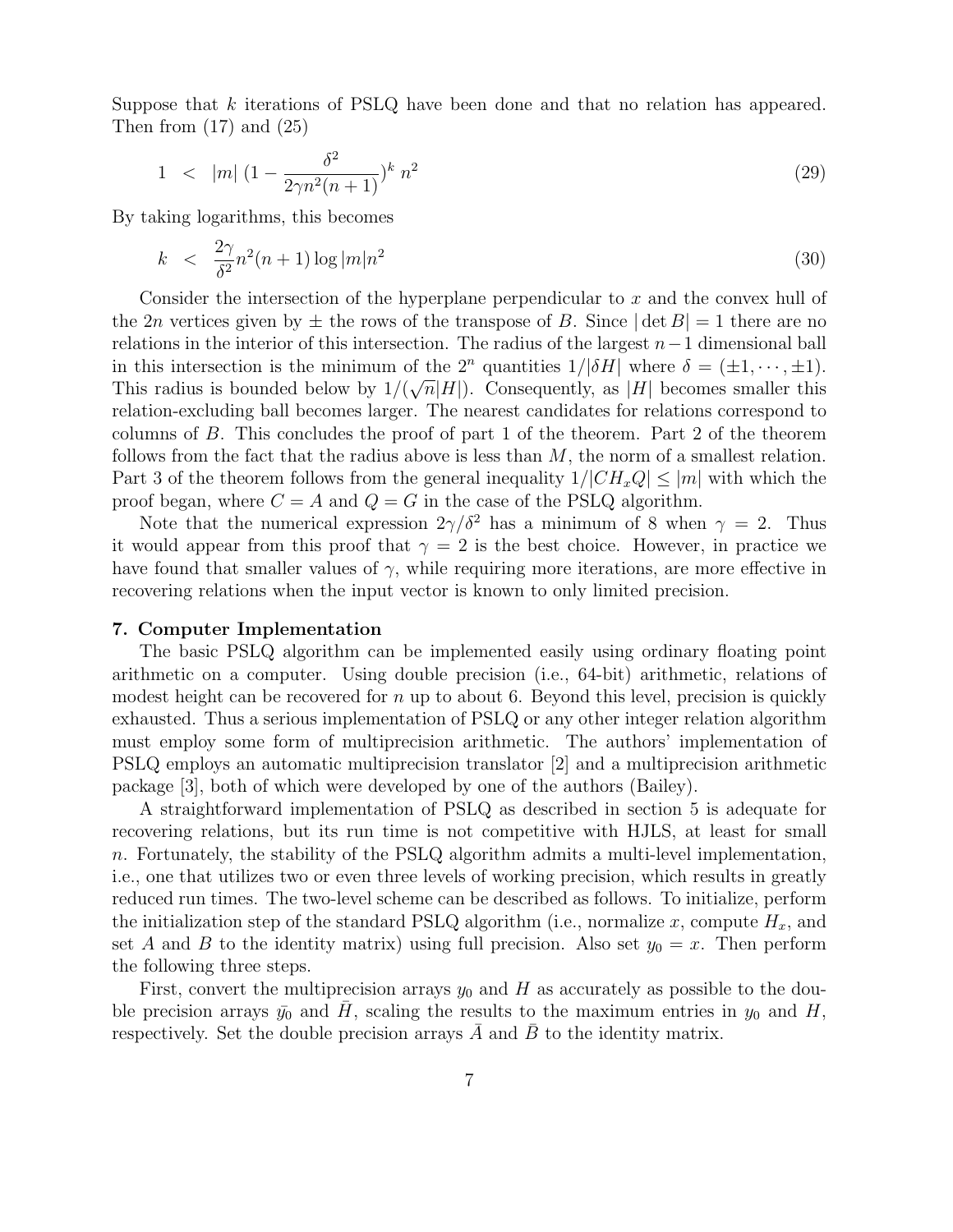Second, perform the basic PSLQ algorithm as described in section 5 using double precision arithmetic for as many iterations as possible until precision is exhausted. The authors have found that an adequate condition to detect exhaustion of double precision is that either an entry of the A matrix exceeds 10<sup>8</sup> or an entry of  $\bar{y} = \bar{B}\bar{y_0}$  is smaller than  $10^{-14}$ .

Third, perform an "accurate update". This is done as follows. First, replace the multiprecision A by AA and B by BB. Then compute  $K = AH_x$  and perform a lower trapezoidal–orthogonal  $(LQ)$  factorization on K. This LQ factorization can be done by employing a multiprecision version of the LINPACK routine DQRDC [6], if desired. Note that when K is (uniquely) factored as  $LQ$ , where L is lower trapezoidal and Q is orthogonal, then since  $H = AH_xG$  is lower trapezoidal, it follows that  $L = H$  and  $Q = G^{-1}$ . Thus  $H$  may be set to the lower trapezoidal result of the LQ factorization, and the orthogonal result of the LQ factorization may be discarded.

Finally, set the multiprecision  $y = xB$ . If any entry of this updated y vector is zero (to within the multiprecision epsilon), then a relation has been detected and is contained in the corresponding column of the B matrix. The bound on possible relations may also be checked at this point using the updated  $H$  matrix. The algorithm may be continued by repeating the above procedure beginning with the conversion step, where  $y_0$  now is set to the current updated y.

One detail has been omitted in the above procedure. In some iterations, often including the very first iteration, the entries of the  $y_0$  vector or the H matrix have such a large dynamic range that they cannot be meaningfully converted to double precision values. In these cases it is necessary to perform the basic algorithm using multiprecision arithmetic for a number of iterations until these large dynamic ranges are eliminated.

With this implementation scheme, for  $n \leq 20$  the run time is dominated by the time required for the double precision iterations and thus is very efficient. For larger  $n$  a threelevel implementation can be used employing double precision, an intermediate level of perhaps 100 digits, and full multiprecision. With this scheme, the run time is dominated by the cost of double precision iterations for as large a value of  $n$  as is practical to perform on current scientific computer systems.

One major advantage of the PSLQ algorithm is that it permits a very simple analysis affirming the accuracy of computed bound results. This can be seen from the above, since the H matrix can be updated directly from the original  $H_x$  matrix. The formation of the  $H_x$  matrix requires at most two operations per entry. The matrix multiplication  $H = AH_x$  requires at most 2n operations per entry, and the entries of A are integers. The LQ factorization of H using Householder transformations is known to be very stable [9], requiring at most 2n operations per matrix entry. Finally, the computation of the bound  $1/|H|$  is very stable, involving only the sum of squares and a division.

In short, the H matrix, from which relation bounds are computed, is not the result of a long iterative computation, but instead may be computed directly from the original  $H_x$ matrix at any point in the calculation with fewer than 4n operations per element. Thus it follows that the accuracy of the bound can be guaranteed provided that these operations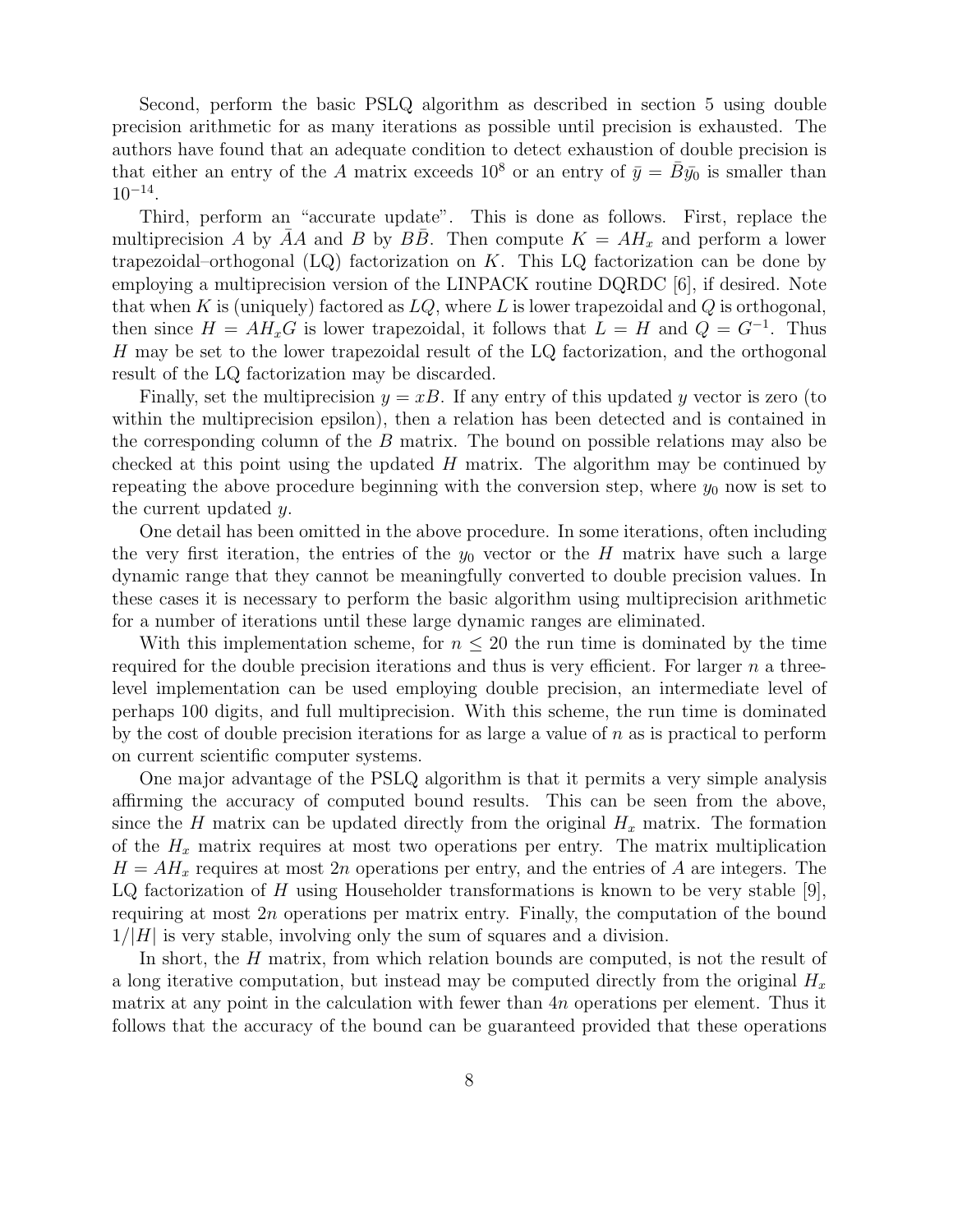are performed with a level of precision only a few digits higher than that required to accurately represent the integer A matrix that has been developed at a given point in the calculation. For example, suppose that  $n = 25$ , the entries of the A matrix do not exceed  $10^{100}$ , and the result of each multiprecision arithmetic operation is known to be correct to within one bit in the last place. Then the norm bound result is guaranteed correct to at least eight decimal places, provided that the initial  $H_x$  and updated H matrices are computed with at least 140 digit precision. In practice, the authors have found that a working precision level of only 20 digits or so beyond the size of the largest A matrix entry is sufficient to produce reliable bounds.

Along this line, it should be mentioned that the inequality (16) above is true for any matrix norm. For example, the norm given by

$$
|H| = \max_{1 \le i \le n} \sqrt{\sum_{1 \le j \le n-1} h_{i,j}^2}
$$
\n(31)

gives better bounds than the Frobenius norm. It should also be emphasized that Part 2 of the Theorem gives a measure of how well PSLQ is doing in regard to constructing the shortest integer relation. In practice, the PSLQ algorithm almost always finds the shortest relation.

It can be seen from the above that the two- and three-level implementation schemes rely on the fact that the dynamic ranges of the  $y$  vector and the  $H$  matrix are of modest size for most iterations. It also appears that in most computer runs, after the first 1000 or so iterations, hundreds of iterations at a time may be performed in double precision between accurate updates. The reason for this fortunate behavior is not completely understood, but it may be related to a higher dimensional analog of the Kuzmin probability distribution of small partial quotients in continued fractions. We conjecture that the dynamic range of the diagonal entries of H, i.e.,  $\max_i |h_{i,i}| / \min_j |h_{j,j}|$ , is bounded by  $\gamma^n n^k$  after the initial  $cn^2$  iterations for some fixed k and c.

#### **8. Performance Results**

Tables 1, 2, and 3 give performance results for the PSLQ algorithm. Both PSLQ and HJLS were implemented by one of the authors (Bailey) and perform high precision arithmetic using this author's MPFUN multiprecision package [3]. HJLS was "hand-coded" with direct calls to the MPFUN arithmetic routines. PSLQ was written in ordinary Fortran-77, using some Fortran subroutines from the LINPACK library [6] and a matrix multiply routine from the LAPACK library [1], and was converted to multiprecision using this author's automatic multiprecision translator [2].

The tests in Table 1 were constructed using pseudorandom number generators, and both algorithms were given the same set of ten test problems for each value of  $n$ . The tests were run on a single processor of a Silicon Graphics 380 workstation, which has a LINPACK 100 rating of 5 MFLOPS (double precision). The column headed "Dim. n" gives the dimension n of the relation vector.  $h$  is the height of the constructed relation coefficients: each  $a_i$  except  $a_n$  is chosen at random between  $-h$  and h. The column headed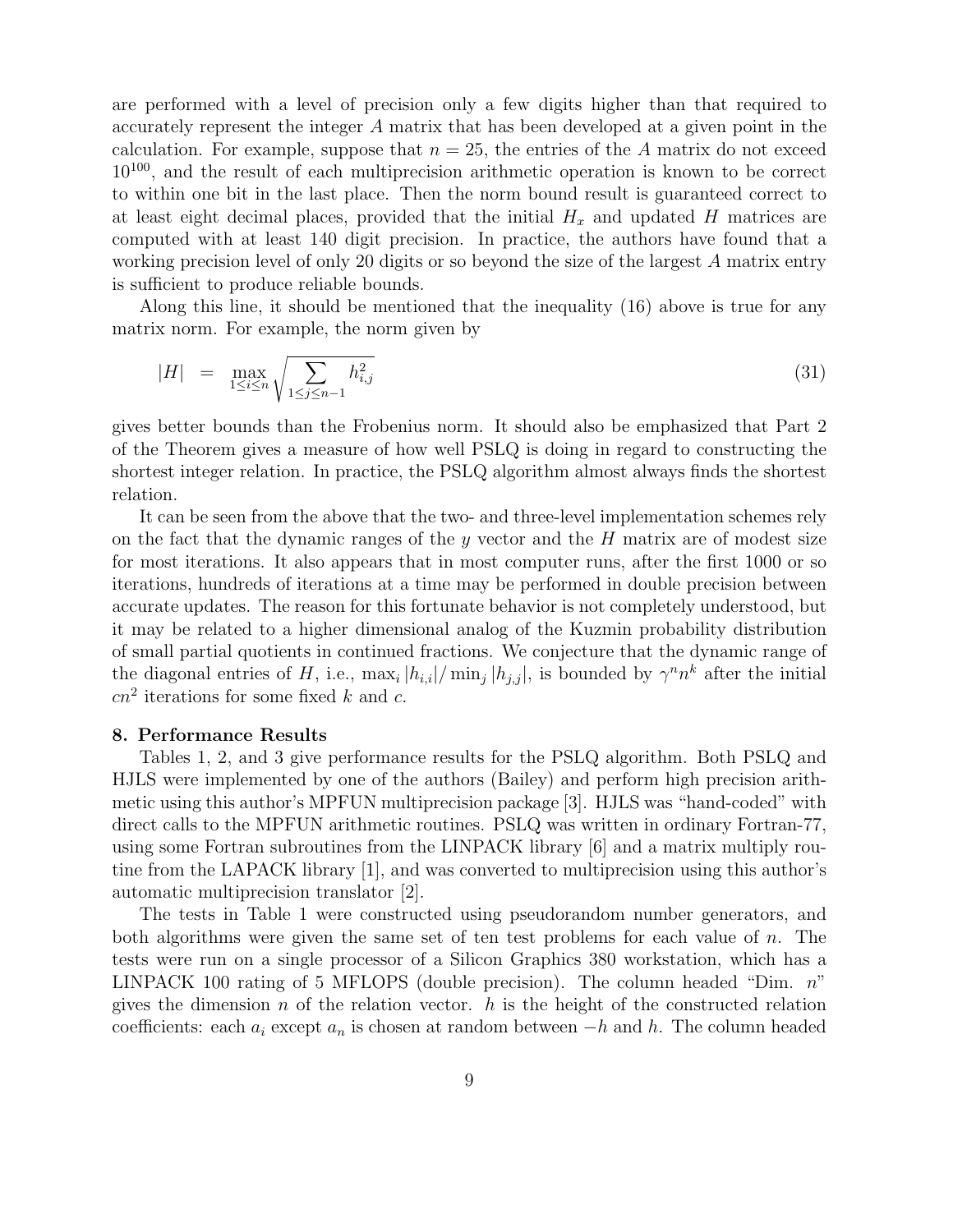d gives the number of significant digits in the randomly generated x vector. The columns headed "Min. Prec." and "Max. Prec." give, in digits, the minimum and maximum working precision levels used for the runs in a given set. The column headed "Succ." gives the number of successful trials in the ten trials of a single set, i.e., the number of trials where the original constructed relation was recovered. The columns headed "Ave. Bound" give the average of the final norm bounds produced. The column headed "Ave. Time" gives the average CPU run time in seconds.

The purpose of the trials in Table 1 is to compare the effectiveness of the algorithms in recovering relations for input vectors known to only limited precision. Thus these cases were chosen with values of d just sufficient so that the constructed relation is the relation of minimum norm. The authors found that if  $d$  is set even 5 or 10 digits below the level listed in Table 1, extraneous relations are recovered by PSLQ with smaller norms than the original constructed relation. This finding underscores the fact that PSLQ is very economical in the input precision required to recover a relation and is, in fact, quite close to the information theoretical minimum in this regard.

The two-level variant of the PSLQ algorithm described in section 7 was employed for the runs in Table 1, with  $\gamma = 2/\sqrt{3}$ .

For the HJLS runs in Table 1, the working precision level was initially set at 230 digits, which is somewhat greater than that for the PSLQ runs. In some of the HJLS runs, the calculation aborted because multiprecision numbers were encountered in the calculation that were larger than could be precisely rounded to the nearest integer in the current precision. In other runs, the HJLS algorithm terminated with the erroneous assertion that the norm bound had excluded the norm of the constructed relation. Whenever a HJLS run failed to recover the original constructed relation for one of these reasons, the working precision level was doubled and the run repeated, up to a precision level of 7400 digits (32 times the original level) if necessary.

In some of the HJLS runs, relations were recovered "by accident" — the relation would not have been recovered at that point in the run if the calculation had been performed at higher precision. In these cases the run time was taken to be the time for the run at the lower precision. In a number of other trials, HJLS recovered a relation, but this relation was an extraneous relation with a larger norm than the constructed relation. In two trials, numerical failure occurred even at 7400 digit precision, and these trials were deemed failures. Average run time and bound statistics for HJLS runs were computed only over runs where some relation was recovered, even though this results in lower average run times for HJLS than would be the case if the failures were counted.

For those HJLS runs that required a precision level of 1850 digits or more, a version of the author's HJLS program was employed that calls the advanced multiplication and division routines of the MPFUN package. The advanced multiplication routine employs a fast Fourier transform, and the advanced division routines use a Newton iteration. Usage of these routines resulted in much lower run times for those HJLS runs that required very high precision.

The results in Table 1 show that PSLQ appears to be even more effective than HJLS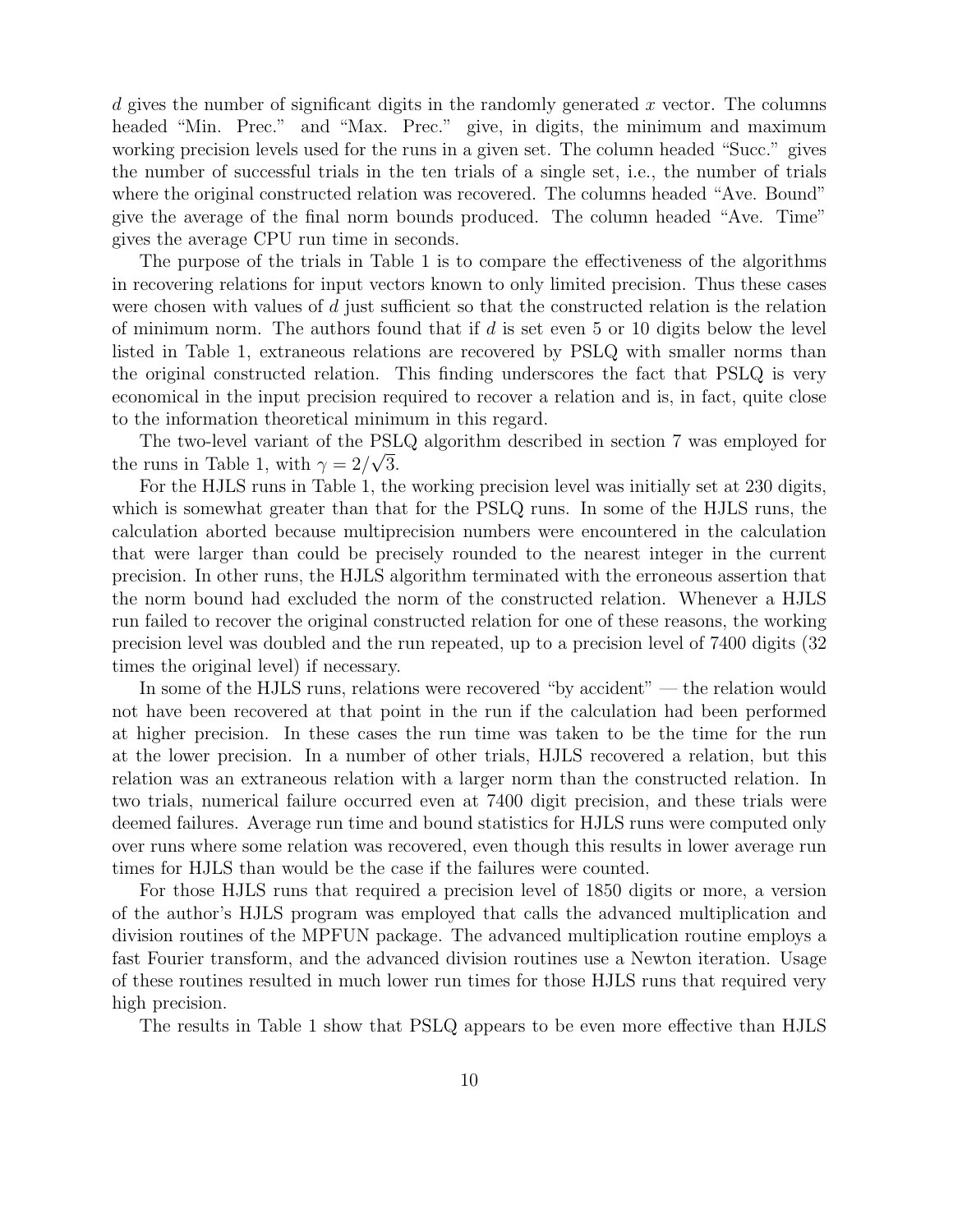|             | Dim.             |                  |                  | Min.  | Max.  |                | Ave.                   | Ave. |
|-------------|------------------|------------------|------------------|-------|-------|----------------|------------------------|------|
|             | $\boldsymbol{n}$ | $\boldsymbol{h}$ | $\boldsymbol{d}$ | Prec. | Prec. | Succ.          | Bound                  | Time |
| PSLQ        |                  |                  |                  |       |       |                |                        |      |
|             | 10               | 12               | 125              | 140   | 140   | 10             | $7.971 \times 10^{11}$ | 13   |
|             | 15               | 8                | 130              | 145   | 145   | 10             | $9.412 \times 10^7$    | 48   |
|             | 20               | 6                | 150              | 165   | 165   | 10             | $1.029 \times 10^6$    | 157  |
|             | 25               | 5                | 160              | 175   | 175   | 10             | $7.471 \times 10^{4}$  | 462  |
|             | 30               | 4                | 200              | 215   | 215   | 10             | $6.371 \times 10^{3}$  | 941  |
| <b>HJLS</b> |                  |                  |                  |       |       |                |                        |      |
|             | 10               | 12               | 125              | 230   | 460   | 10             | $1.265 \times 10^{12}$ | 38   |
|             | 15               | 8                | 130              | 920   | 7400  | 9              | $1.585 \times 10^8$    | 2382 |
|             | 20               | 6                | 150              | 920   | 7400  | 9              | $1.414 \times 10^{6}$  | 2979 |
|             | 25               | 5                | 160              | 920   | 3700  | $\overline{4}$ | $1.164 \times 10^5$    | 641  |
|             | 30               | 4                | 200              | 920   | 3700  | 9              | $1.142 \times 10^{4}$  | 1126 |

Table 1: Random Relation Tests

in recovering relations from input vectors known to only limited precision. In 9 out of a total of 50 trials, HJLS failed to recover a relation that PSLQ succeeded in recovering. In those cases where it did recover a relation, HJLS is slower on average than PSLQ. In some individual trials, HJLS actually recovered relations faster than PSLQ, but in other trials, where very high numerical precision had to be employed for HJLS runs, HJLS was many times slower than PSLQ. The PSLQ run times varied no more than 25% within a given set.

Some other results comparing PSLQ and HJLS are shown in Table 2. In these trials, the problem is to recover the polynomial of degree *n* satisfied by  $\alpha$ , where  $\alpha = 3^{1/r} - 2^{1/s}$ . In other words, the input vector  $x = (1, \alpha, \alpha^2, \dots, \alpha^{n-1})$ , where  $n = rs + 1$ . Here the working precision was set to the level required by PSLQ or HJLS, respectively, as determined by some preliminary test runs, and the input vector was computed with ample precision to recover the relation. In this way, these tests simply compare run times, not effectiveness in recovering relations with limited input precision.

The results in Table 2 demonstrate even more dramatically the erratic precision requirements and correspondingly erratic run times of HJLS. Whereas the first two problems required less than 100 digits working precision, and ran quite fast as a result, the last three problems required thousands of digits of precision, and the run times were hundreds of times greater than the corresponding PSLQ run times. In fact, it appears from this and other runs made by the authors that the HJLS algorithm is generally unusable for recovering non-trivial algebraic relations when n is greater than 25.

A final set of results is given in Table 3. These results do not compare PSLQ with HJLS, but instead merely explore how large a relation can be recovered in a reasonable amount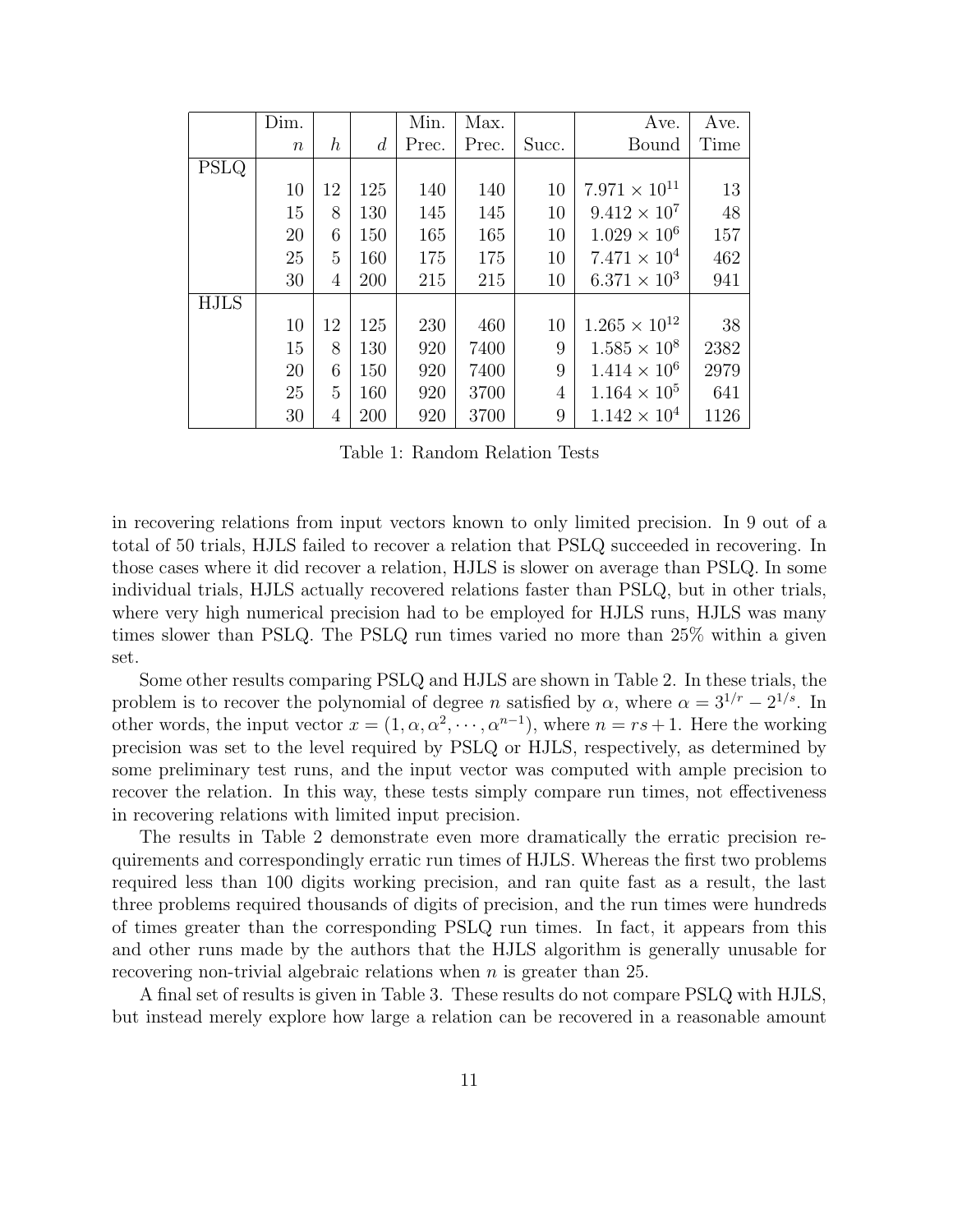of time using the PSLQ algorithm. These runs were made using the three-level variant of the PSLQ algorithm, as described in section 7, with  $\gamma = 2/\sqrt{3}$ . The trial problems are, as before, algebraic relations with  $\alpha = 3^{1/r} - 2^{1/s}$ . These runs were made on a single processor of a Silicon Graphics 380 system.

The results in Table 3 show that it is feasible at present, using a RISC workstation, to recover relations with the PSLQ algorithm for  $n$  greater than 80 and, simultaneously, for relation coefficients larger than  $10^{13}$ . These figures are significantly larger than any with which the authors are familiar for other integer relation algorithms (compare with the results in [11], for example). It is worth noting that if a simple-minded, exhaustive search procedure had been employed to recover the polynomial satisfied by  $\alpha = 3^{1/9} - 2^{1/9}$ , assuming only its numerical value and the fact that it is an algebraic number of degree not exceeding 81, with coefficients bounded by  $10^{14}$ , then it would have been necessary to examine more than  $10^{1100}$  polynomials.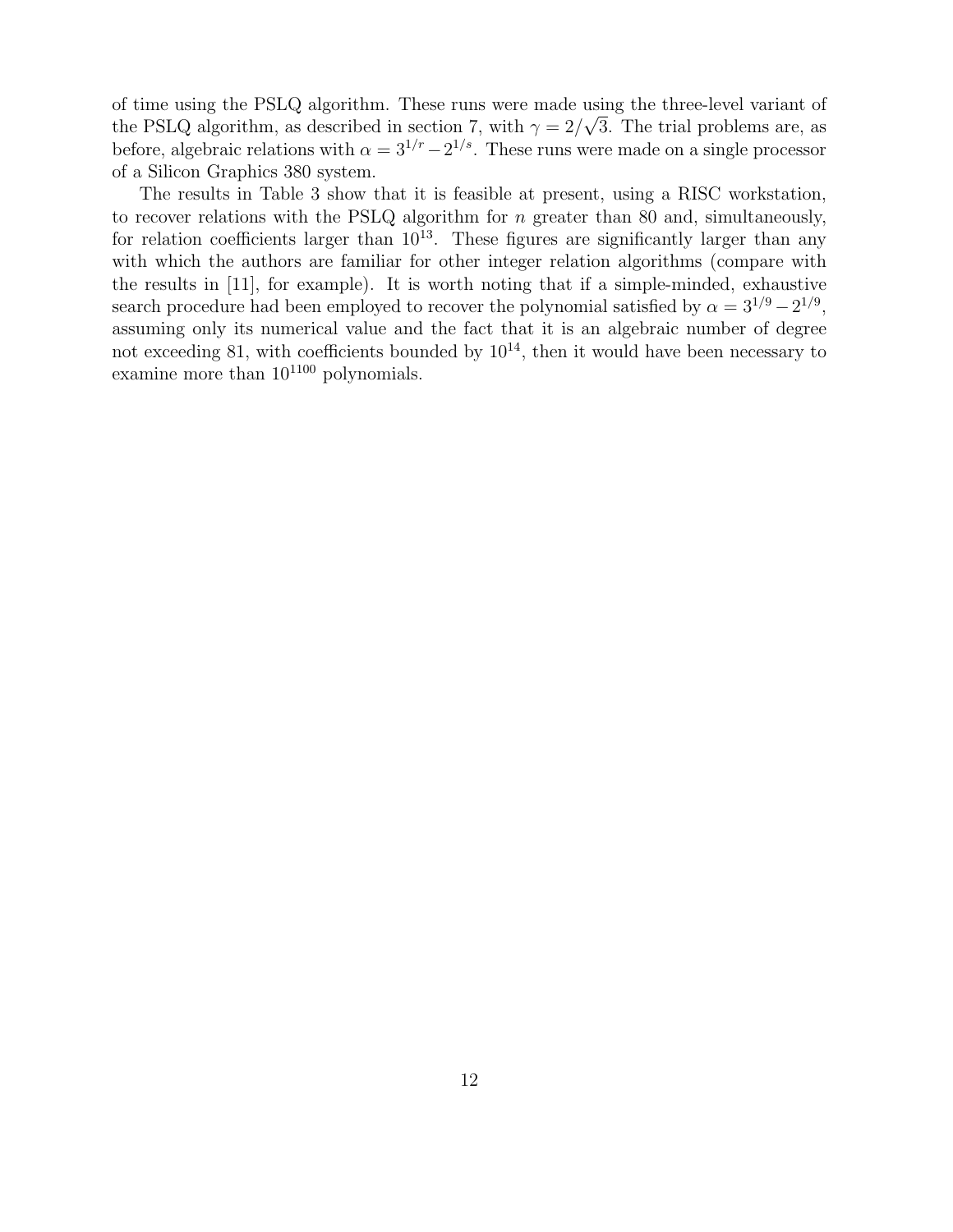|             | Dim.   |                  |                             | <b>Working</b> | Max.                  | Relation              | Run            |
|-------------|--------|------------------|-----------------------------|----------------|-----------------------|-----------------------|----------------|
|             | $\, n$ | $\boldsymbol{r}$ | $\mathcal{S}_{\mathcal{S}}$ | Prec.          | Bound                 | Norm                  | Time           |
| <b>PSLQ</b> |        |                  |                             |                |                       |                       |                |
|             | 10     | 3                | 3                           | 30             | $7.414 \times 10^{1}$ | $1.650 \times 10^{2}$ | 1              |
|             | 11     | $\overline{2}$   | 5                           | 40             | $3.773 \times 10^{2}$ | $5.898 \times 10^{2}$ | 3              |
|             | 13     | 3                | 4                           | 55             | $2.442 \times 10^{2}$ | $6.446 \times 10^{2}$ | 6              |
|             | 15     | $\overline{2}$   | $\overline{7}$              | 70             | $3.027 \times 10^{3}$ | $8.248 \times 10^3$   | 17             |
|             | 16     | 3                | 5                           | 75             | $9.277 \times 10^{2}$ | $2.699 \times 10^{3}$ | 18             |
|             | 17     | 4                | 4                           | 75             | $1.255 \times 10^3$   | $3.917 \times 10^{3}$ | 22             |
| <b>HJLS</b> |        |                  |                             |                |                       |                       |                |
|             | 10     | 3                | 3                           | 80             | $7.441 \times 10^{1}$ | $1.650 \times 10^{2}$ | $\overline{2}$ |
|             | 11     | $\overline{2}$   | 5                           | 80             | $1.835 \times 10^{2}$ | $5.909 \times 10^{2}$ | 3              |
|             | 13     | 3                | 4                           | 1200           | $1.787 \times 10^{2}$ | $6.446 \times 10^{2}$ | 131            |
|             | 15     | $\overline{2}$   | $\overline{7}$              | 14800          | $4.165 \times 10^3$   | $8.248 \times 10^{3}$ | 10480          |
|             | 16     | 3                | 5                           | 14800          | $1.618 \times 10^{3}$ | $2.699 \times 10^{3}$ | 11112          |
|             | 17     | 4                | 4                           | 14800          | $1.390 \times 10^{3}$ | $3.917 \times 10^{3}$ | 11490          |

Table 2: Algebraic Relation Tests

| Dim.             |                  |    | Working | Max.                   | Relation               | Run    |
|------------------|------------------|----|---------|------------------------|------------------------|--------|
| $\boldsymbol{n}$ | $\boldsymbol{r}$ | S. | Prec.   | Bound                  | Norm                   | Time   |
| 21               | 4                | 5  | 110     | $5.770 \times 10^{3}$  | $1.473 \times 10^{4}$  | 71     |
| 26               | 5                | 5  | 160     | $3.092 \times 10^{4}$  | $1.169 \times 10^5$    | 218    |
| 31               | 5                | 6  | 230     | $2.380 \times 10^5$    | $6.686 \times 10^{5}$  | 656    |
| 37               | 6                | 6  | 300     | $1.034 \times 10^6$    | $5.344 \times 10^6$    | 1680   |
| 43               | 6                | 7  | 400     | $1.756 \times 10^{7}$  | $6.022 \times 10^{7}$  | 3981   |
| 50               | 7                |    | 500     | $5.871 \times 10^{7}$  | $3.308 \times 10^8$    | 8493   |
| 57               |                  | 8  | 700     | $2.142 \times 10^9$    | $9.531 \times 10^{9}$  | 20730  |
| 65               | 8                | 8  | 850     | $2.028 \times 10^{10}$ | $1.205 \times 10^{11}$ | 46897  |
| 73               | 8                | 9  | 1050    | $4.677 \times 10^{11}$ | $3.120 \times 10^{12}$ | 93368  |
| 82               | 9                | 9  | 1300    | $5.026 \times 10^{12}$ | $7.973 \times 10^{13}$ | 185787 |

Table 3: Large Algebraic Relations with PSLQ